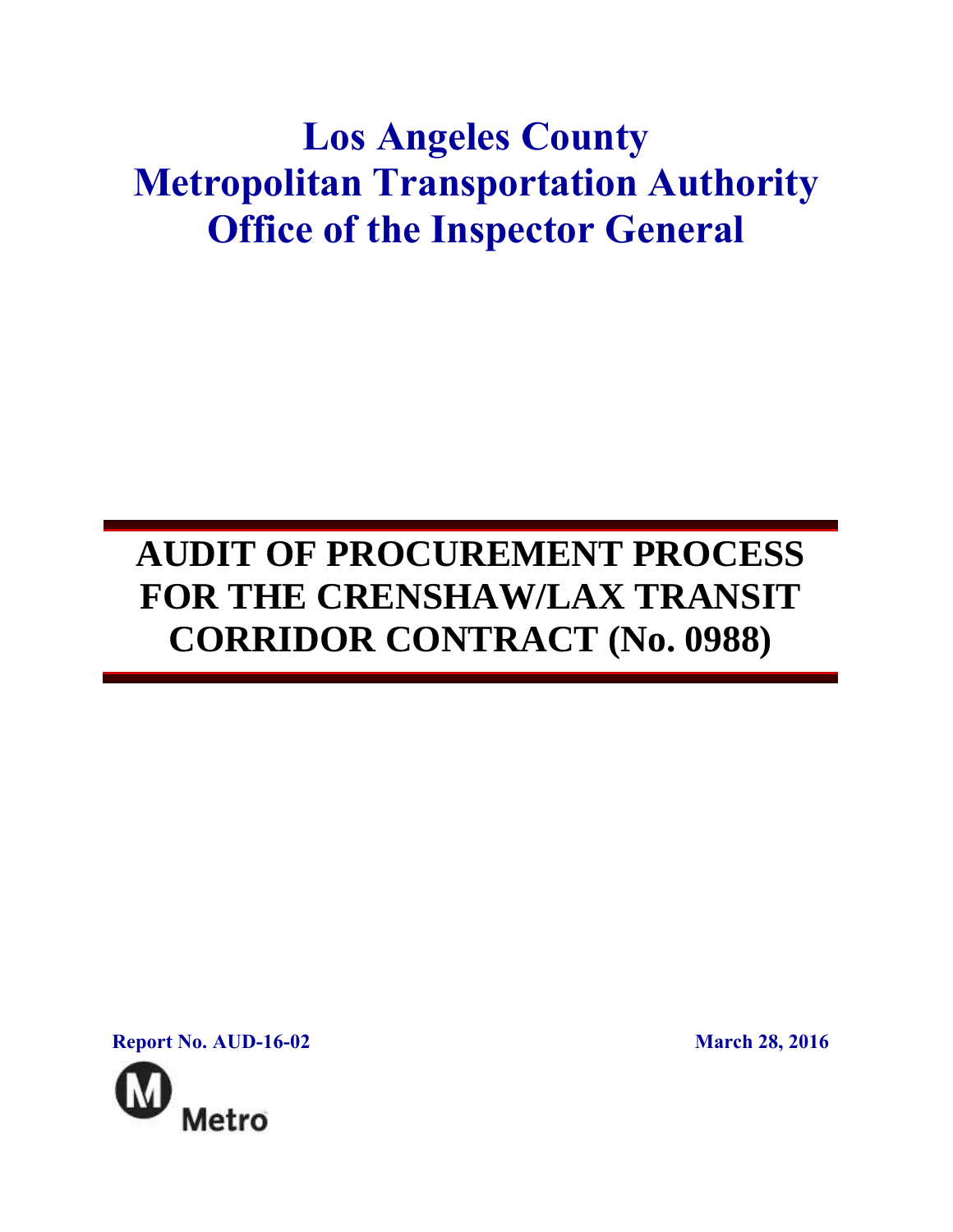

Los Angeles County **Contract County** Office of the Inspector General 213.244.7300 Tel Metropolitan Transportation Authority 818 West 7<sup>th</sup> Street, Suite 500

Los Angeles, CA 90017

| DATE:           | March 28, 2016                                                      |
|-----------------|---------------------------------------------------------------------|
| TO:             | Metro Board of Directors /<br>Metro Chief Executive Officer         |
| FROM:           | Karen Gorman Mispector General                                      |
| <b>SUBJECT:</b> | Report on Audit of Procurement Process for the Crenshaw/LAX Transit |

Metro's Board of Directors requested that the Office of the Inspector General audit the procuremen<sup>t</sup> process for the Crenshaw/LAX Transit Corridor Contract. Our audit found that overall the procuremen<sup>t</sup> process was conducted in accordance with Metro's policies and procedures, contract requirements, and governmen<sup>t</sup> regulations. To improve upon this, we identified the following areas where enhancements can be made to help ensure that Metro's procuremen<sup>t</sup> process functions in <sup>a</sup> more efficient and effective manner:

Corridor Contract (No. 0988), Report No. 16-AUD-02

- Verify required professional licenses and certifications,
- Update certain procurement forms,
- Verify proposers' experience/performance, and
- Review Metro's standard contract language to ensure that the role and responsibilities of the contractor's project manager are clearly defined.

Management response indicated the recommendations in the repor<sup>t</sup> have been or will be implemented. A copy of the managemen<sup>t</sup> response is included as an attachment to this report.

If you have any questions, please contact Yvonne, Zeng, Audit Manager at (213) 244-7301.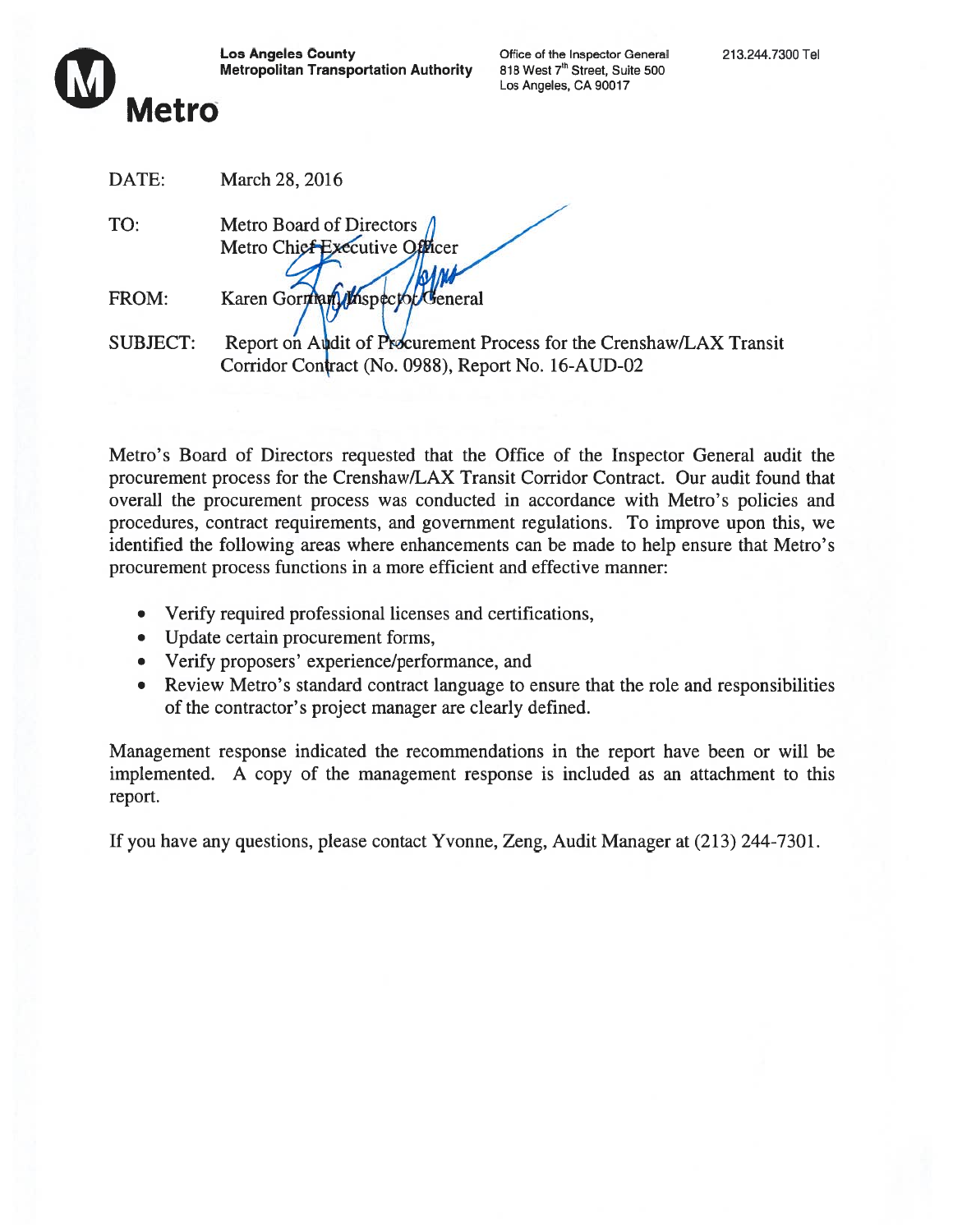# TABLE OF CONTENTS

### **Page**

|               |                                                                                | $\mathbf{1}$            |
|---------------|--------------------------------------------------------------------------------|-------------------------|
|               |                                                                                | $\mathbf{1}$            |
|               |                                                                                | $\mathbf{1}$            |
|               |                                                                                | $\overline{2}$          |
| A.            | Validation of Required Licenses and Certifications of "Key Personnel" Needs    | $\overline{\mathbf{3}}$ |
| <b>B.</b>     |                                                                                | $\overline{\mathbf{4}}$ |
| C.            | Verification of Proposer's Current and Past Experience/Performance Needs to be | 6                       |
|               |                                                                                | 6                       |
|               |                                                                                | 7                       |
|               |                                                                                | 7                       |
|               | MANAGEMENT COMMENTS TO THE RECOMMENDATIONS                                     | 8                       |
|               | EVALUATION OF METRO MANAGEMENT COMMENTS                                        | 9                       |
|               | <b>ATTACHMENTS</b>                                                             |                         |
| A.            | List Of Key Personnel Positions Requiring A License/Certification              | 10                      |
| <b>B.</b>     |                                                                                | 11                      |
| $\mathcal{C}$ |                                                                                | 15                      |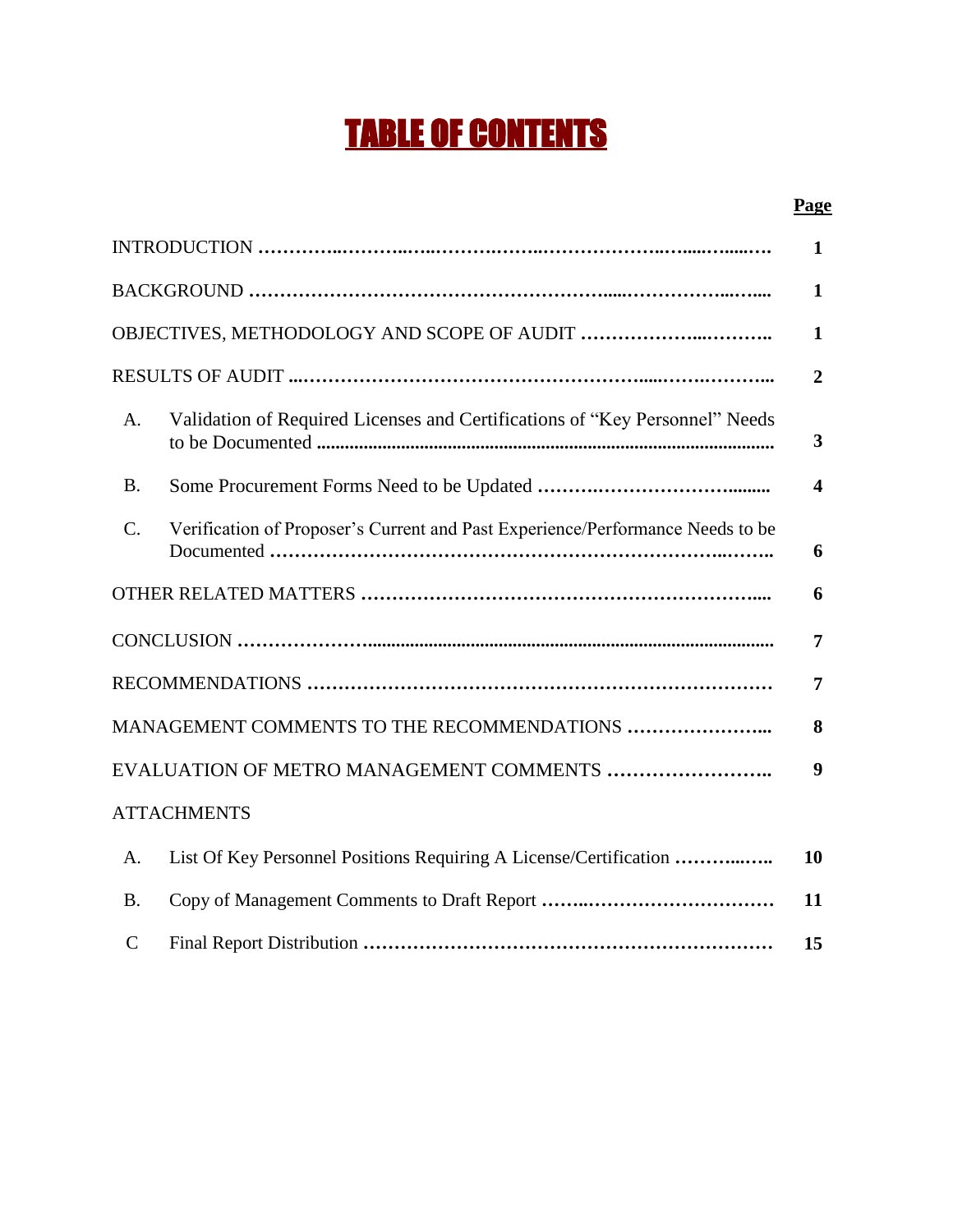### **Audit of Procurement Process for the Crenshaw/LAX Transit Corridor (Contract No. 0988) Office of the Inspector General <b>Report No. 16-AUD-02**

### **INTRODUCTION**

Pursuant to the direction of the Metro Board of Directors, the Office of the Inspector General performed an audit of the procurement process for the Crenshaw/LAX Transit Corridor Contract (No. 0988).

### **BACKGROUND**

Metro issued a Request for Proposal (RFP) on June 22, 2012, to select a Design-Builder to provide management, coordination, professional services, labor, equipment, materials and other services to perform the final design and construction of the Crenshaw/LAX Transit Corridor Project. The Project is an 8½ mile light rail line that will extend services from the intersection of Exposition and Crenshaw Boulevards to the Metro Green Line's Aviation/LAX station. It will serve the cities of Los Angeles, Inglewood, Hawthorne, and El Segundo as well as portions of unincorporated Los Angeles County.

In accordance with California Public Contract Code Section 20209, Metro used a two-phase process to select the contractors. The first phase was to issue a Request for Qualifications (RFQ) on December 21, 2011, to solicit interested contractors/joint ventures to submit Statements of Qualifications that Metro used to review and evaluate which respondents were qualified to successfully deliver the project. Those respondents, who were determined to be responsive to the RFQ and qualified, were invited to participate in the second phase of the procurement process, the Request for Proposal (RFP), which was issued on June 22, 2012. There were 4 respondents qualified under the RFQ phase and the contract was subsequently awarded to Walsh/Shea Corridor Contractors (hereafter referred to as Walsh/Shea) on June 27, 2013.

### **OBJECTIVES, METHODOLOGY, AND SCOPE OF AUDIT**

The objectives of this audit were to:

- Determine if government regulations and Metro's policies and procedures were adhered to during the procurement process, and
- Verify if important information and documents required in the RFQ and RFP were received from contractor and vetted by Metro Staff (specifically in the area of safety).

To achieve the audit objectives, we performed the following procedures: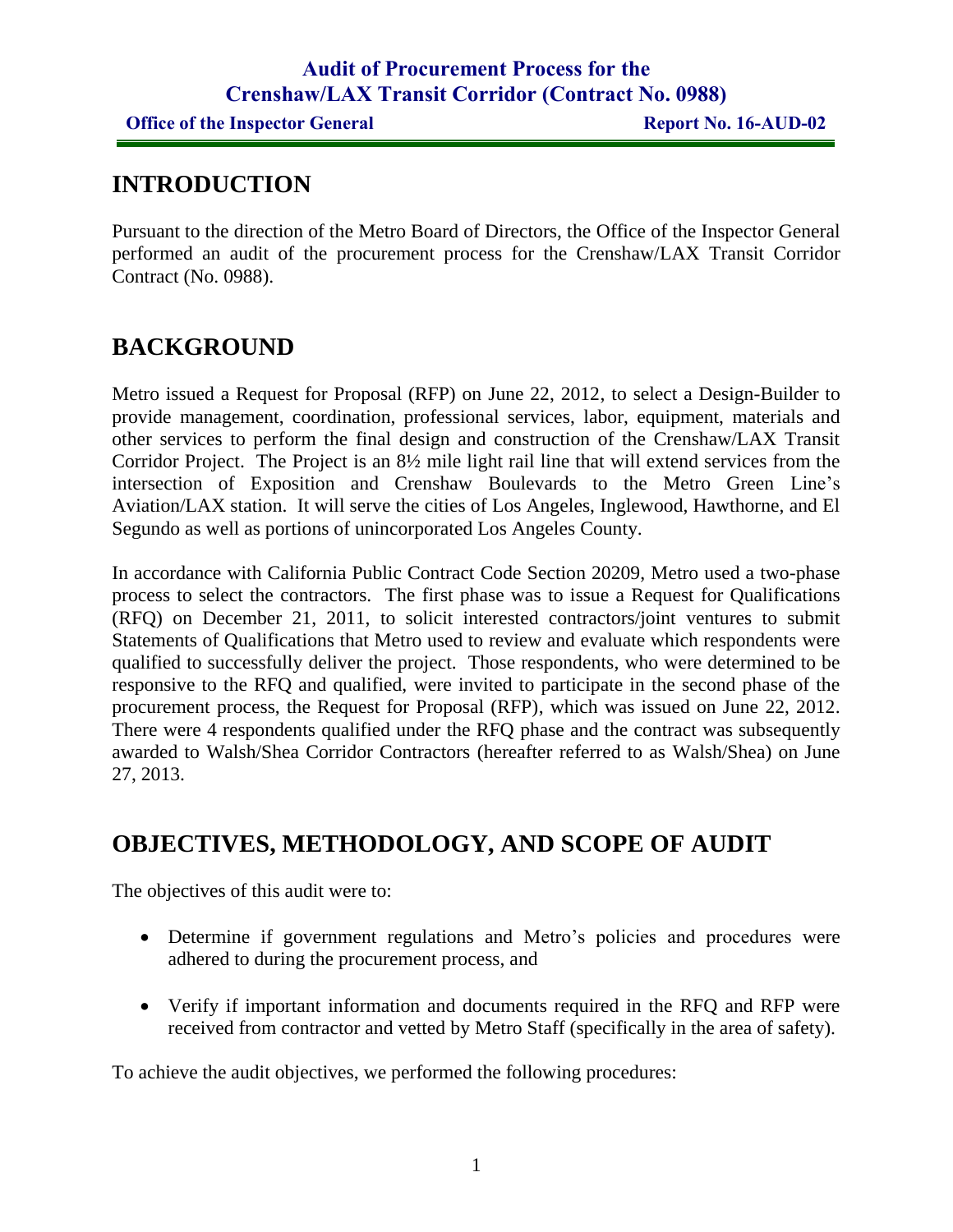|  |  | <b>Office of the Inspector General</b> |  |
|--|--|----------------------------------------|--|
|  |  |                                        |  |

- Reviewed Metro Procurement policies and procedures, contract requirements, and government regulations related to Design-Build contracts;
- Reviewed contract files and submittals provided by Walsh/Shea;
- Verified that information and documents submitted by Walsh/Shea were in compliance with submittal requirements for each phase of the procurement process;
- Reviewed Metro's Safety and Quality Assurance/Quality Control forms issued to proposers during the RFP phase;
- Interviewed the Director of Contract Administration and other appropriate Procurement officials;
- Verified that persons identified by contractor for "Key Personnel" designated positions had a valid license and/or certification as required by the RFQ and RFP; and
- Verified that members of the Source Selection Committee had signed the required confidentiality and non-disclosure forms.

We conducted this audit in accordance with generally accepted government auditing standards. Those standards require that we plan and perform the audit to obtain sufficient, appropriate evidence to provide a reasonable basis for our findings and conclusions based on our audit objectives. We believe that the evidence obtained provides a reasonable basis for our findings and conclusions based on our audit objectives.

### **RESULTS OF AUDIT**

Our audit found that overall Metro's procurement process for the Crenshaw/LAX Transit Corridor Contract was in accordance with Metro's policies and procedures, contract requirements, and government regulations. To improve upon this, we identified the following areas where enhancements can be made to help ensure that Metro's procurement process functions in a more efficient and effective manner: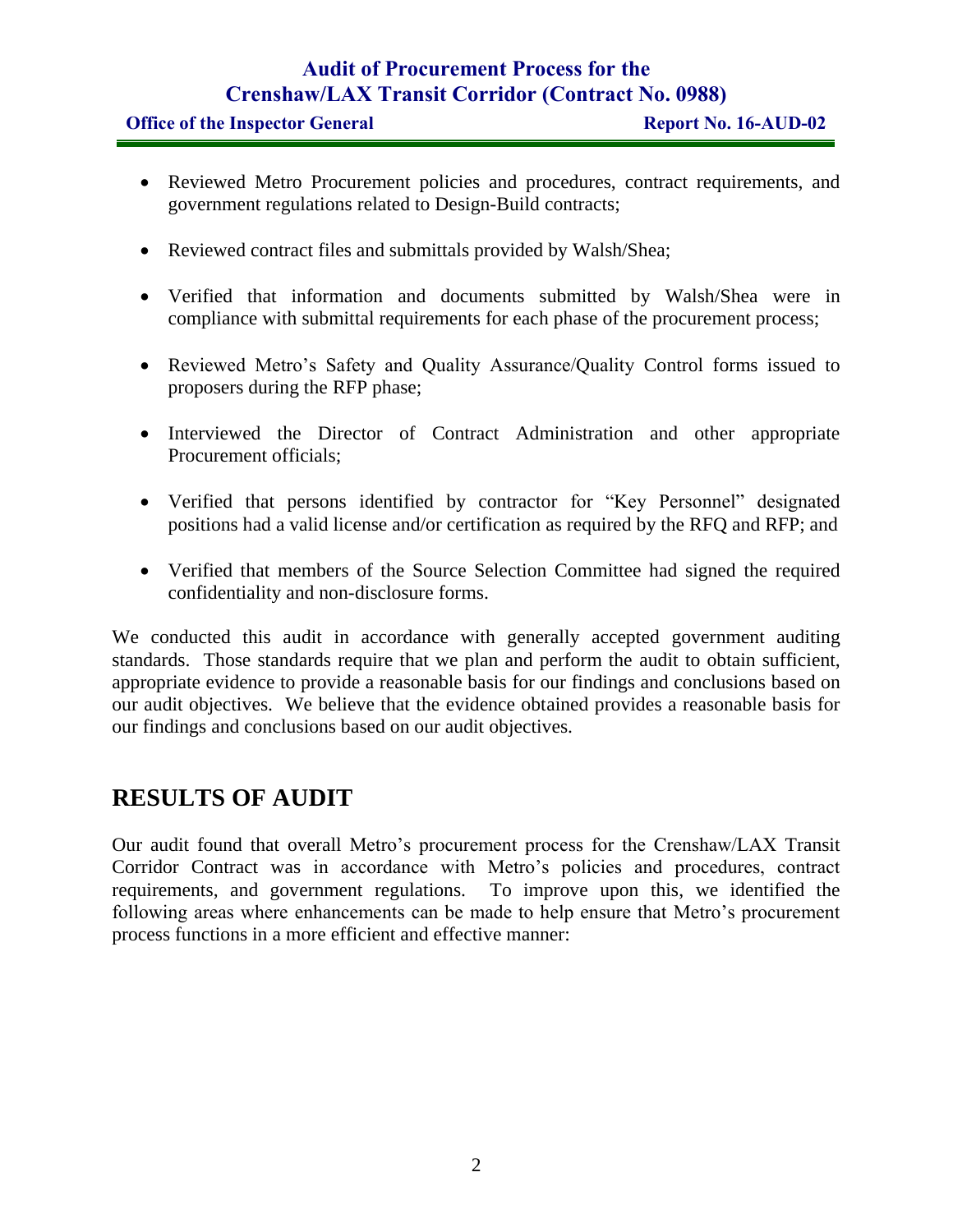### **A. Validation of Required Licenses and Certifications of "Key Personnel" Needs to be Documented**

#### Qualification Requirements in RFQ and RFP

Both the RFQ and the RFP of the Crenshaw/LAX Transit Corridor Project listed minimum qualifications for "Key Personnel" including any mandatory professional licenses or certifications for certain positions.

- Section 3.2.2, G.5 of the RFQ shows 12 "Key Personnel" positions where a specific license or certification is required; the RFQ states that the person designated to fill that position must have the required license/certification "now or by the proposal due date" (see Attachment A). For 11 of the 12 positions the RFQ stated that individual must be an engineer, architect, or professional land surveyor licensed and registered in the State of California. The remaining position required certain safety certifications. For example, the RFQ states:
	- o "The Design Manager must be a professional engineer licensed and registered in the State of California, now or by the Proposal Due Date."
	- o "The Safety Manager shall be a Certified Safety Professional (CSP) or Certified Industrial Hygienist (CIH)."
	- o "The Survey Manager must be a professional land surveyor registered in the State of California, now or by the Proposal Due Date, and must be a Principal Land Surveyor in good standing."
- Exhibit A (Minimum Qualification of Key Personnel and Functions) of the RFP shows the same 12 "Key Personnel" positions shown in the RFQ where a specific license or certification is currently required (see Attachment A). For example, the RFP for the position of Lead Architect states: "Must be an architect, currently licensed and registered in the State of California." In addition, the RFP included the following two positions that also require a license.
	- o "Electrical Design Lead: "Must be a professional engineer, licensed and registered in the State of California by issuance of the Notice to Proceed."
	- o "Mechanical Design Lead: "Must be a professional engineer, licensed and registered in the State of California by issuance of the Notice to Proceed."

### Review of Contract Files

As part of the procurement process, a contractor at each phase of the process was required to provide Metro with the names and resumes of the individuals who would be filling the positions classified under the "Key Personnel" designation. In some instances, copies of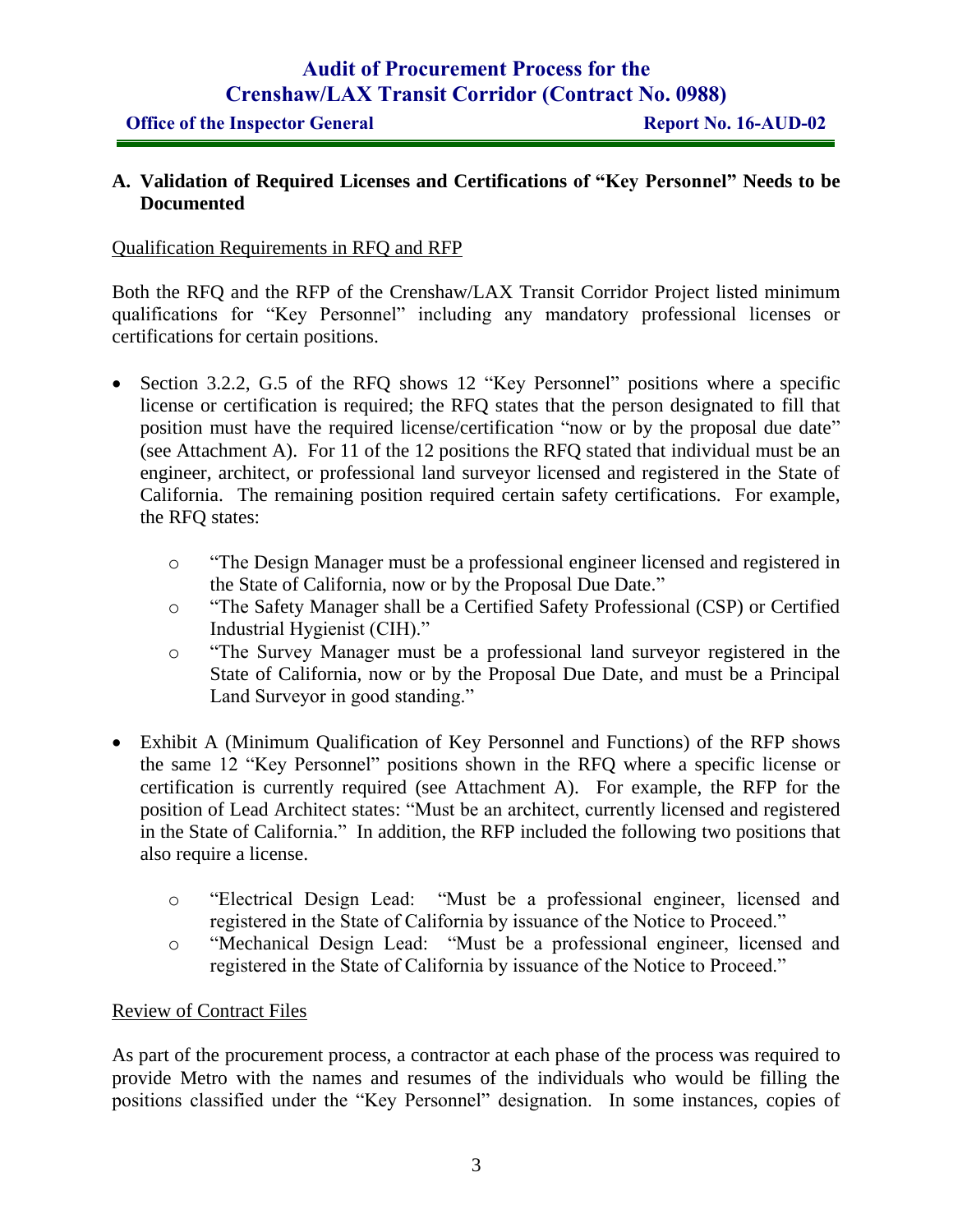#### **Office of the Inspector General <b>Report No. 16-AUD-02**

required licenses/certifications were submitted with the resumes although this was not required.

Our review of contract files, found no written evidence that required professional licenses and certifications of "Key Personnel" listed in the RFQ/RFP were verified at any point during the procurement process or after the award of the contract. Also, our review of the Walsh/Shea "Key Personnel" schedule submitted during the RFQ phase found that one person's professional engineering license, which was a requirement for the position, had been cancelled in September 2011. The Statements of Qualifications from respondents were received by Metro in March 2012. Our review of contract files found no documentation to show that this issue had been identified by Metro procurement staff during the RFQ phase. However, during the RFP phase, the contractor replaced this staff person as well as a couple of others. Our review found that the Source Selection Committee did question the experience of some contractor's staff that filled "Key Personnel" positions; nevertheless, we did not see any written evidence that licenses and other certifications were verified with California Department of Consumer Affairs, Board of Professional Engineers or any other applicable organizations that issue related licenses and certifications.

We brought this issue to the attention of Procurement Management; they advised that they would perform their own review of contract files to verify whether there is documentation that shows that the licenses and certifications for key personnel had been checked. They later informed us that no documentation exists. We found that the Procurement Department had no process in place for ensuring that the verification of "Key Personnel" licenses and other certifications were documented in the contract files.

### **B. Some Procurement Forms Need to be Updated**

Our audit found that some of the procurement forms need to be updated, specifically for those related to safety and quality assurance/quality control.

### 1. Accurately Reflect Current Government Regulations

Our review of Metro's Pro Form 063 (Proposer's Industrial Safety Record) found that the form references Cal-OSHA Form 200 (Log and Summary of Occupational Injuries and Illnesses). However, the California Department of Industrial Relations, in January 2002 replaced Form 200 with Form 300 (Log of Work – Related Injuries and Illnesses) and Form 300A (Summary of Work – Related Injuries and Illnesses). The change in forms was also accompanied by revised and updated rules related to the recordkeeping of occupational injuries and illnesses. Therefore, it is important that the Procurement Department stays abreast of changes to government regulations to ensure that information contained in forms is current.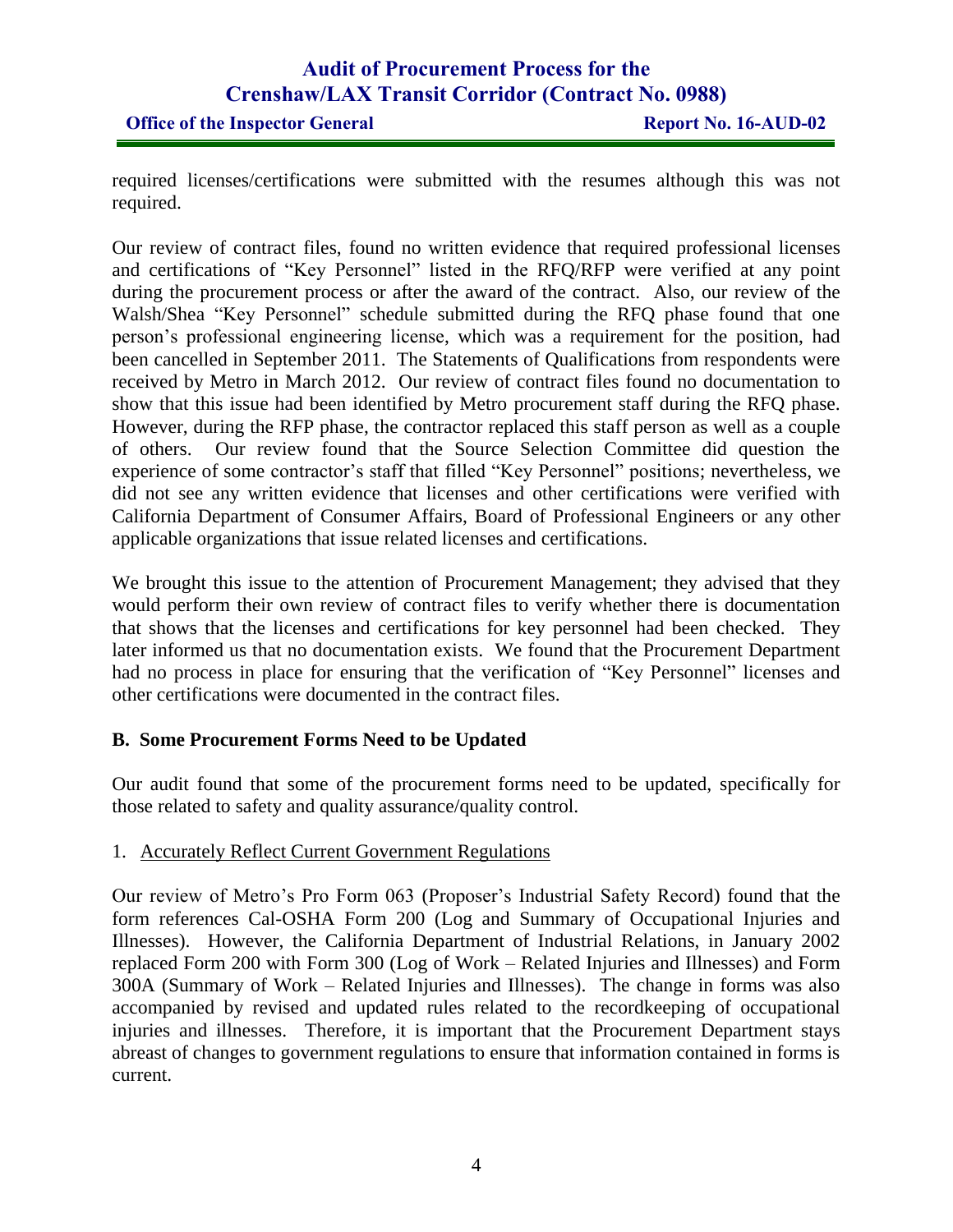#### **Office of the Inspector General <b>Report No. 16-AUD-02**

#### 2. Obtain More Significant and Meaningful Information

Our review of Metro's Quality Assurance/Quality Control Form (Pro Form 061) and Metro's Safety Form (Pro Form 062) found that the forms as currently written could be enhanced to provide Metro with more significant and meaningful information at a critical time in the procurement process. For example:

- Form 061 requires the proposer to provide only a copy of the Table of Contents of the proposer's Quality Assurance/Quality Control Program. As a means of obtaining more significant information earlier in the procurement process regarding the proposer's Quality Assurance/Quality Control Program, Metro should consider having the proposer provide more detailed information that is of most importance to Metro, such as training, inspections, reporting, and correction follow-up.
- Metro's Safety Form (Pro Form 062) requires the proposer to provide a resume of the proposed Project/Site Lead Safety Representative, along with copies of the person's certification cards. When the Lead Safety Representative is not present, he/she is required to designate other persons who will be responsible in his/her absence. However, there was no requirement to provide similar documentation for other safety personnel who will be working on the contract. Metro should also consider requesting the resumes and certification cards at this point for the proposer's designated alternate safety representatives.

Section 2.4 of the Metro Safety and Security Manual states "In order to insure uniform safety coverage in situations when the assigned Safety Representative cannot be on the worksite, Metro has established the following Alternative Safety Coverage Policy. This policy allows the contractor to utilize a Designated Safety Representative (DSR) to perform safety duties of the required Lead Safety Representative or Safety Representative during specific periods of absence."

Obtaining this additional information during the RFP phase, instead of after the Notice to Proceed (NTP) is issued, could be beneficial to Metro because it would provide more information regarding the overall experience and qualifications of the potential safety staff that Metro would be working with, which could be a key factor in helping to decide if contractor should be awarded the contract. Metro's Safety and Security Manual under Section 2.4, states "After the NTP, the contractor shall submit for acceptance a list of candidates for DSR Coverage." This step could be modified and used as a re-verification of the information provided earlier with Safety Form 62.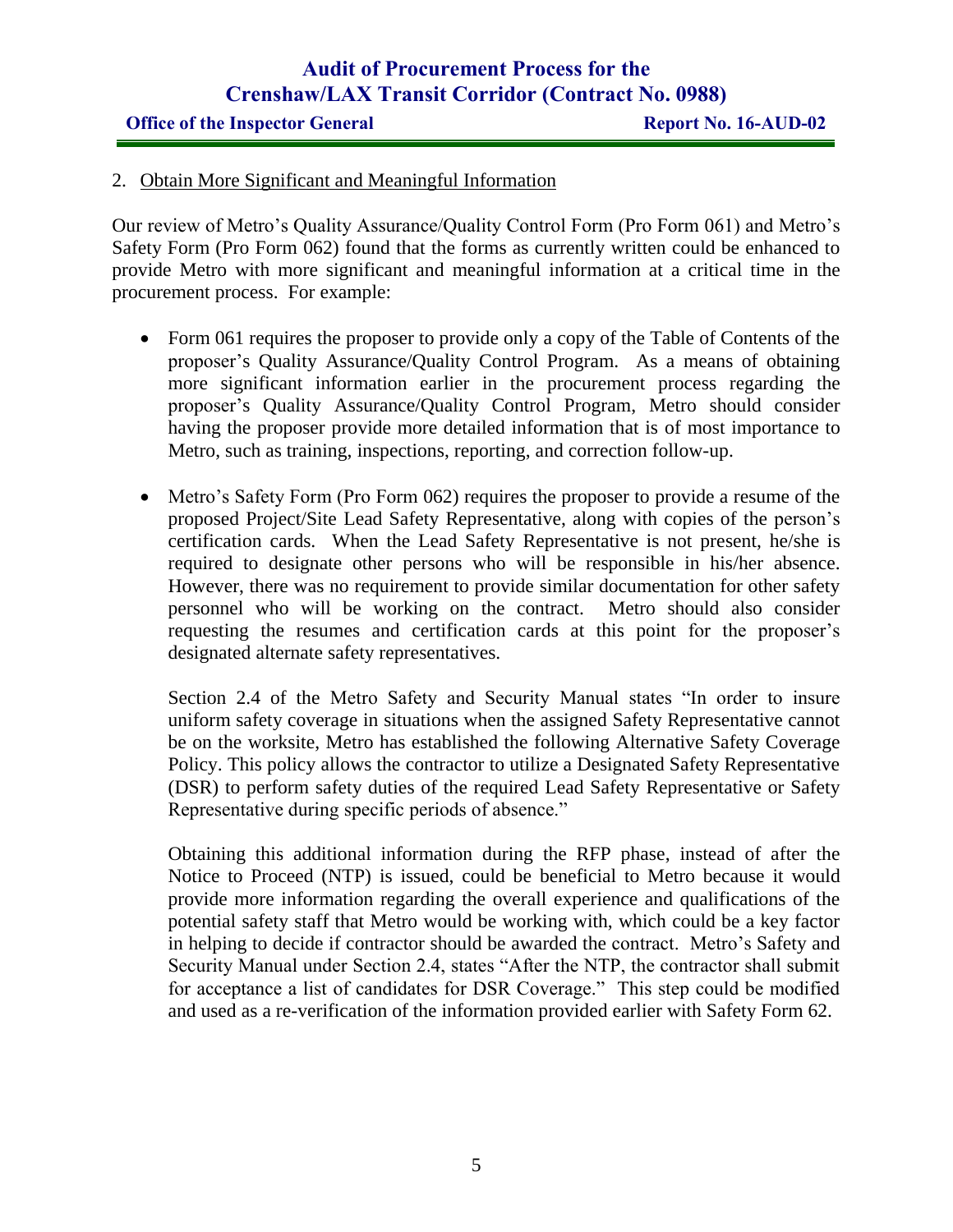#### **Office of the Inspector General <b>Report No. 16-AUD-02**

### 3. Determine if Procurement Forms are Consistent with Current Policies and Procedures

Our review of Procurement Forms 061, 062, and 063 found that these forms had not been revised and updated for some time. The Quality Assurance/Quality Control form (Pro Form 061) and the Safety Form (Pro Form 062) have a last revision date of May 2002. The proposer's Industrial Safety Record Form (Pro Form 063) has a last revision date of January 2004. Procurement should periodically review all forms to ensure that they are in accordance with current policies and procedures as well as government regulations.

#### **C. Verification of Proposer's Current and Past Experience/Performance Needs to be Documented**

As part of the submittal package for the RFP phase, proposers were required to provide information on current and completed projects. In conjunction with this information, each proposer and its key participants were required to have an Experience/Performance Questionnaire (Exhibit C) completed by three current or past clients to demonstrate a satisfactory or above rating. Our review of contract files related to Walsh/Shea found no written evidence to show that Procurement had performed an independent verification of information related to the contractor's prior performance on the questionnaires. Based on our work performed, it appears that there was no process in place for documenting in the contract files, Metro's verification of contractor's prior performance. To ensure the information on the questionnaires is valid; Procurement should perform and document the results of its independent verification in the contract files.

### **OTHER RELATED MATTERS**

During a previous OIG review, we found room for improvement in the administration of the same contract related to the participation of the contractor's Project Manager (PM). This previous review found the following:

Although the PM devoted a large number of hours to this project with some hours incurred remotely, he was not consistently in Los Angeles from Monday to Friday. The Metro contract did not require that the PM be solely dedicated to the Metro project or always be present at the work site, as long as he designated another person to be responsible in his absence. In accordance with the contract, the PM had designated persons who were responsible in his absence, but the contract did not require Metro to receive advance written notice of when the PM will be away from the job area and who the delegated substitute will be.

The question of whether the project was impacted by the PM not being solely dedicated to the Metro project was not clearly answered. However, we recommended that Metro consider whether it is appropriate to revise contract standard language to ensure that the role,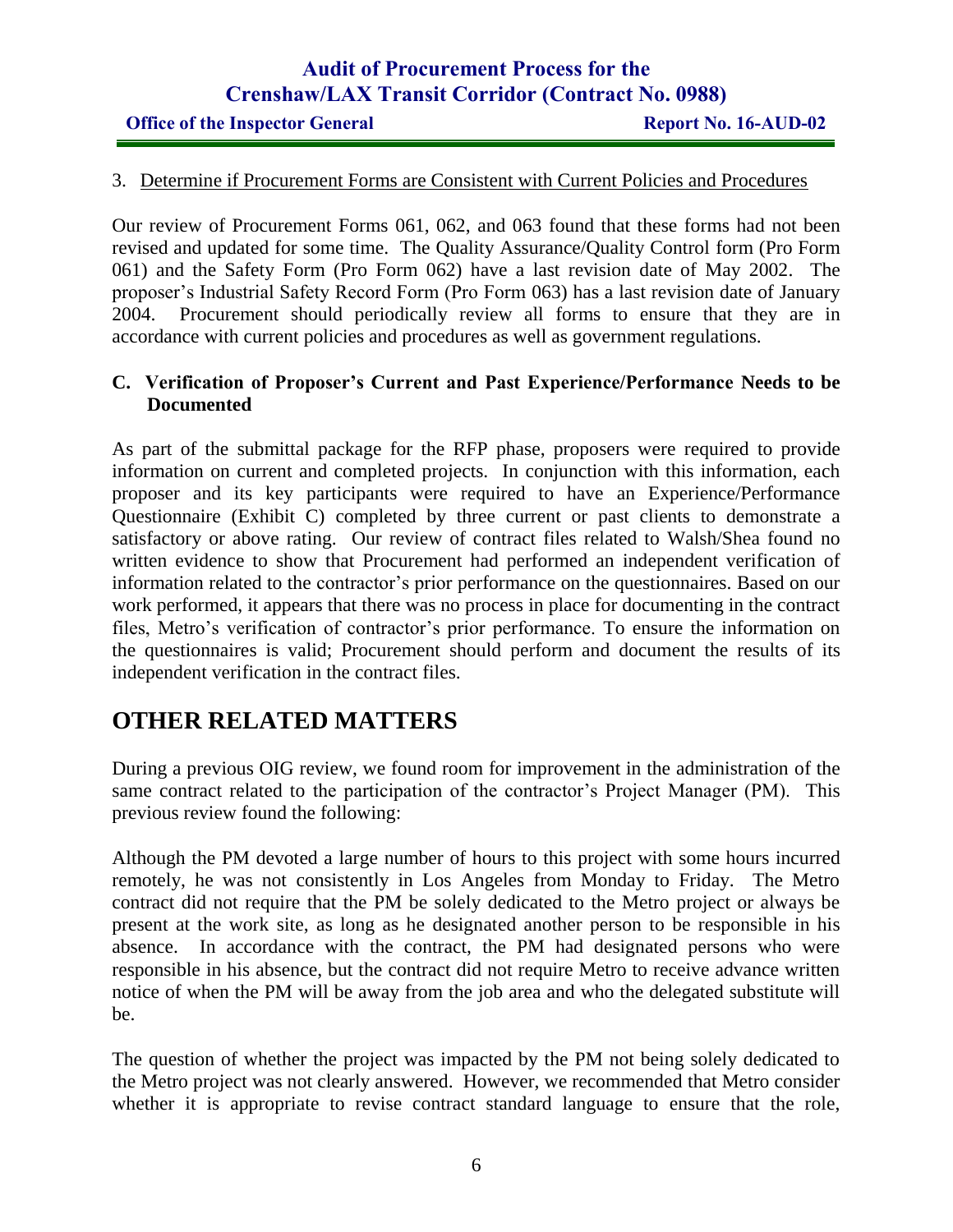**Office of the Inspector General <b>Report No. 16-AUD-02** 

responsibilities, and dedicated time of the Project Manager are clearly defined. Specifically, we suggested that Metro consider putting minimum requirements for a PM's on-site presence in the future contracts as well as requiring the contractor to provide an advance written notice for absences that may exceed the minimum requirement together with written notice of "who will be the next in charge" during those absences. Metro should reserve the right to disapprove excessive absences not due to illness or emergencies, and request remedies for excessive absences.

### **CONCLUSION**

Our audit found that overall the procurement process for the Crenshaw/LAX Transit Corridor Project was conducted in accordance with government regulations, contract requirements, and Metro's policies and procedures. To improve upon this, we identified the following areas where enhancements can be made to help ensure that Metro's procurement process functions in a more efficient and effective manner:

- Verifying "Key Personnel" licenses and certifications,
- Updating certain procurement forms,
- Verifying proposers' experience/performance, and
- Reviewing Metro's standard contract language to ensure that the role and responsibilities and dedicated time of the contractor's Project Manager are clearly defined.

### **RECOMMENDATIONS**

The Procurement Department should:

- 1. Develop written procedures and process to validate (a) required professional licenses and certifications for "Key Personnel specified in RFQ and RFP, and (b) document this validation in the contract files. This process should also include periodic validations whenever "Key Personnel" are replaced during the life of the project.
- 2. Periodically review safety forms to ensure that the forms are in compliance with Metro's current policies and procedures and government regulations.
- 3. Review safety forms and make revisions to enhance the forms to provide more significant and meaningful information during critical stages of the procurement process.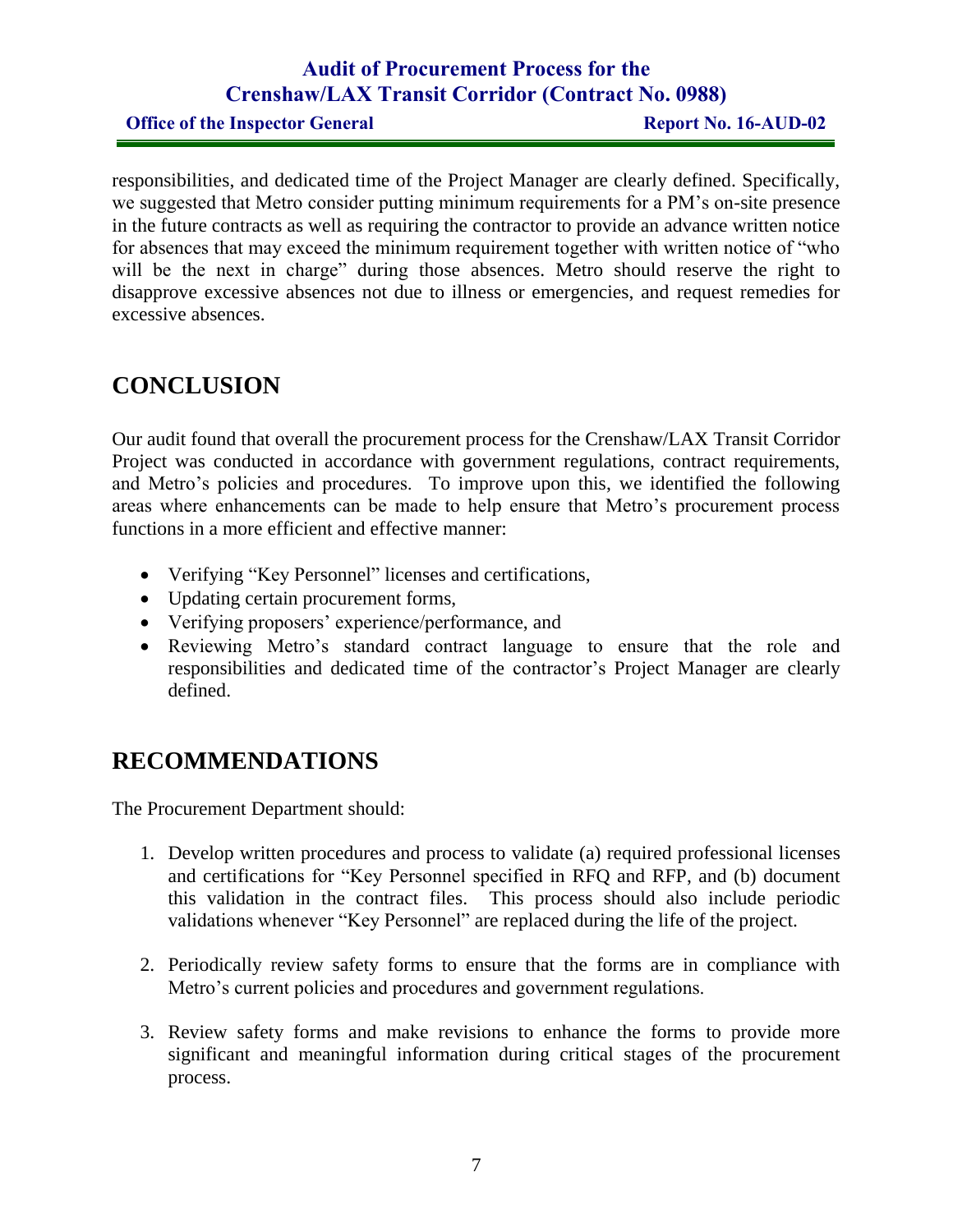| <b>Office of the Inspector General</b> |  |  |  |
|----------------------------------------|--|--|--|
|----------------------------------------|--|--|--|

- 4. Develop a process that ensures that contractor's work experience and performance has been vetted and documented in the contract files.
- 5. Inform the OIG on Metro's decision of whether or not it is appropriate to revise contract standard language on future construction contracts to ensure that the role, responsibilities, and dedicated time of the Project Manager are clearly defined.

### **MANAGEMENT COMMENTS TO THE RECOMMENDATIONS**

Metro management provided a response to the recommendations in the report that stated:

### Recommendation 1.

In the future, key personnel positions that require a license/certification by the proposal due date will be verified and documented as part of the proposal evaluation, and validation of the required professional licenses and certifications that are required by Notice to Proceed (after contract award) for key personnel should be performed by Metro Program Management after contract award and such compliance documented in the project files like any other technical requirement. Since the Crenshaw/LAX design build contract is awarded, the recommended action cannot be accommodated as part of that evaluation; however, the action described by V/CM can be implemented for the Purple Line Extension, Section 2 design build contract.

### Recommendations 2 and 3.

Upon review of Metro Pro Forms 061, 062, and 063, procurement staff agrees that these forms have not been revised for some time. Since the forms are not exclusively a procurement obligation, Vendor/Contract Management is working with Metro's Safety department and County Counsel to review and, if necessary, revise the forms.

### Recommendation 4.

In future procurements, Metro Vendor/Contract Management will ensure the procurement file documents the reference checks of all Proposers' stated experience and past performance in the form of a template. The Proposal Evaluation Team (PET) will still be required to perform an assessment of the Proposers' project history for the defined minimum experience and project performance requirements defined in the RFP's Evaluation Criteria.

### Recommendation 5.

Metro has already modified its Request for Qualifications/Request for Proposal in the Contract language for the Westside Purple Line, Section 2, to reflect the requirement that the Project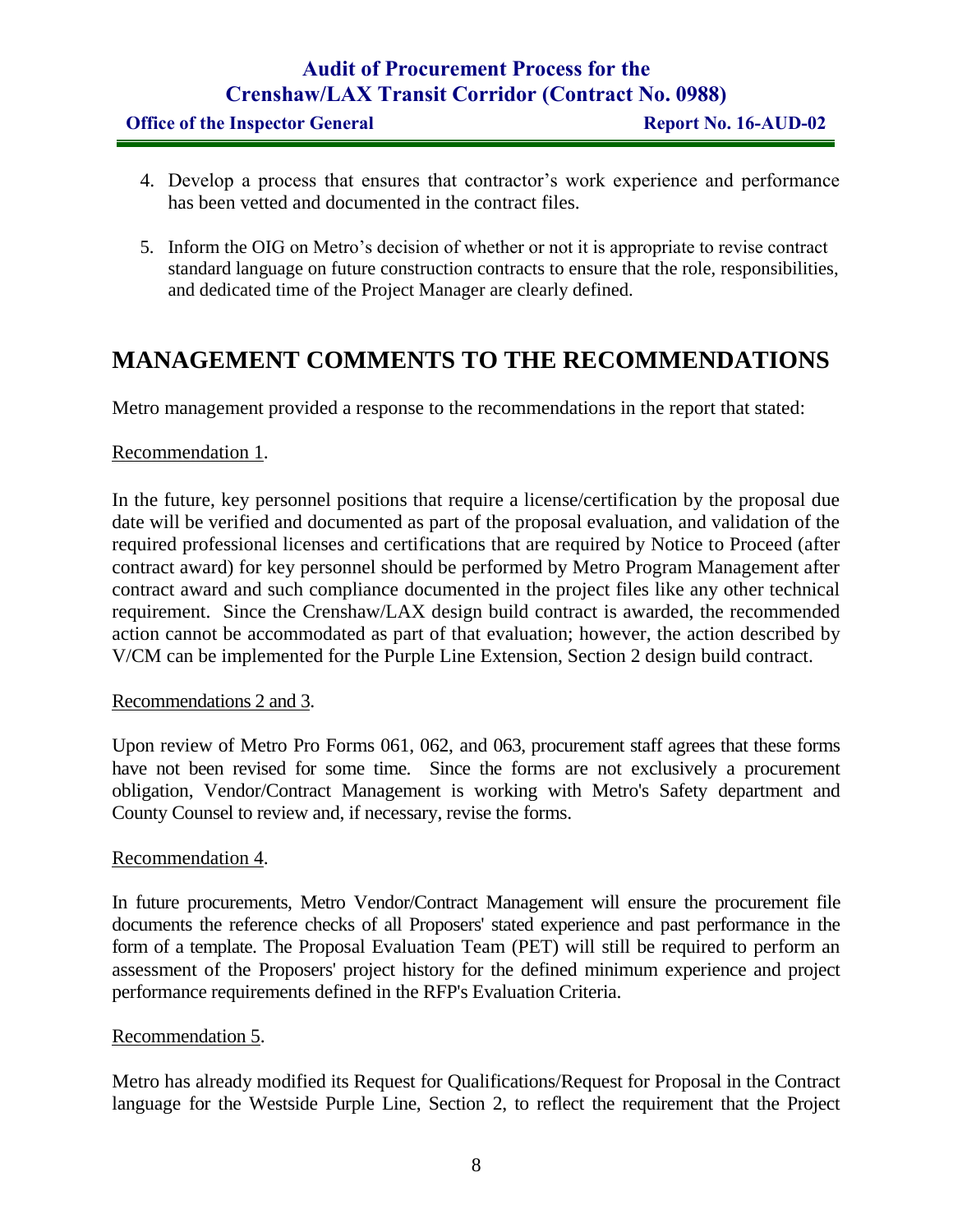**Office of the Inspector General <b>Report No. 16-AUD-02** 

Manager be fully dedicated to Metro's project and that the Project Manager may not have other duties within their company or its joint venture partnership. This modification to the Project Manager requirements will only apply to Metro's mega projects.

### **EVALUATION OF METRO MANAGEMENT COMMENTS**

Management's proposed corrective actions are responsive to the findings and recommendations in the report. We, therefore, consider all issues related to the recommendations resolved based on the corrective action plan. However, staff should follow up on completing the implementation of the recommendations.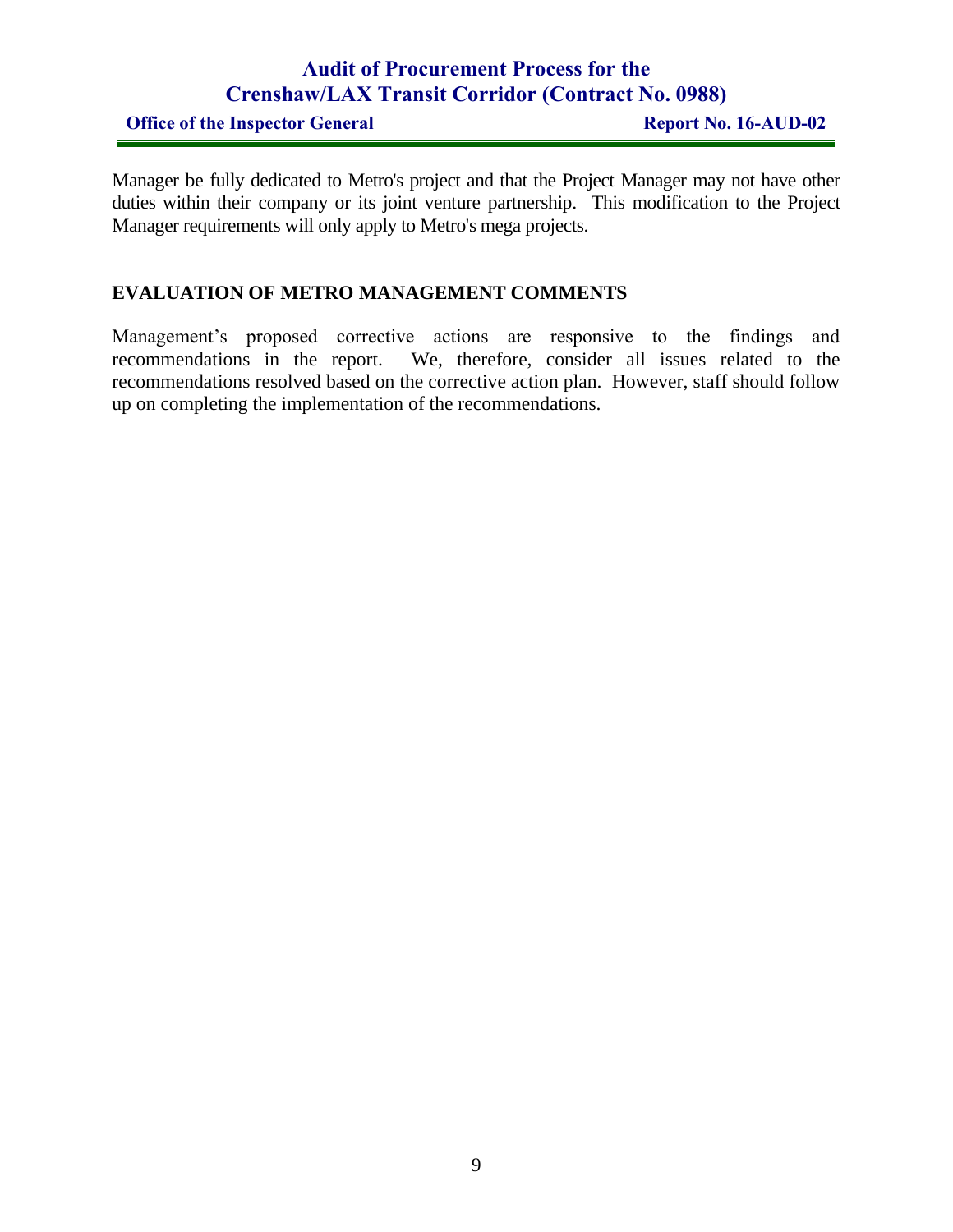### CRENSHAW/LAX TRANSIT CORRIDOR CONTRACT LIST OF "KEY PERSONNEL" POSITIONS REQUIRING A LICENSE/CERTIFICATION

| <b>Project Phase</b> | <b>Job Title</b>                                               | <b>License/Certification</b><br><b>Requirement</b>                                                                          | When<br><b>Required</b>                                   |
|----------------------|----------------------------------------------------------------|-----------------------------------------------------------------------------------------------------------------------------|-----------------------------------------------------------|
| RFQ/RFP              | Design Manager                                                 | Professional Engineer<br>(California License)                                                                               | RFQ - Currently/Proposal Date<br>RFP - Currently licensed |
| RFQ/RFP              | <b>System Design Manager</b>                                   | Professional Engineer<br>(California License)                                                                               | RFQ - Currently/Proposal Date<br>RFP - Currently licensed |
| RFQ/RFP              | <b>Safety Manager</b>                                          | Certified Safety Professional,<br>Certified Industrial Hygienist,<br>or Construction Health and<br><b>Safety Technician</b> | RFQ - Currently<br>RFP - Currently certified              |
| RFQ/RFP              | <b>Utilities Design</b><br>Engineering/Coordination<br>Manager | Professional Engineer<br>(California License)                                                                               | RFQ - Currently/Proposal Date<br>RFP - Currently licensed |
| RFQ/RFP              | <b>Traffic Design Lead</b>                                     | Professional Engineer<br>(California License)                                                                               | RFQ - Currently/Proposal Date<br>RFP - Currently licensed |
| RFQ/RFP              | <b>Track Design Lead</b>                                       | Professional Engineer<br>(California License)                                                                               | RFQ - Currently/Proposal Date<br>RFP - Currently licensed |
| RFQ/RFP              | <b>Structural Design Lead</b>                                  | Professional Engineer<br>(California License)                                                                               | RFQ - Currently/Proposal Date<br>RFP - Currently licensed |
| RFQ/RFP              | Civil Design Lead                                              | Professional Engineer<br>(California License)                                                                               | RFQ - Currently/Proposal Date<br>RFP - Currently licensed |
| RFQ/RFP              | Geotechnical Design<br>Lead                                    | Professional Engineer<br>(California License)                                                                               | RFQ - Currently/Proposal Date<br>RFP - Currently licensed |
| RFQ/RFP              | <b>Survey Manager</b>                                          | Professional Land Surveyor<br>(California License)                                                                          | RFQ - Currently/Proposal Date<br>RFP - Currently licensed |
| RFQ/RFP              | Tunnel Design Lead                                             | Professional Engineer<br>(California License)                                                                               | RFQ - Currently/Proposal Date<br>RFP - Currently licensed |
| RFQ/RFP              | Lead Architect                                                 | Architect (California License)                                                                                              | RFQ - Currently/Proposal Date<br>RFP - Currently licensed |
| <b>RFP</b>           | <b>Electrical Design Lead</b>                                  | Professional Engineer<br>(California License)                                                                               | Must be licensed by Notice to<br>Proceed                  |
| <b>RFP</b>           | Mechanical Design Lead                                         | Professional Engineer<br>(California License)                                                                               | Must be licensed by Notice to<br>Proceed                  |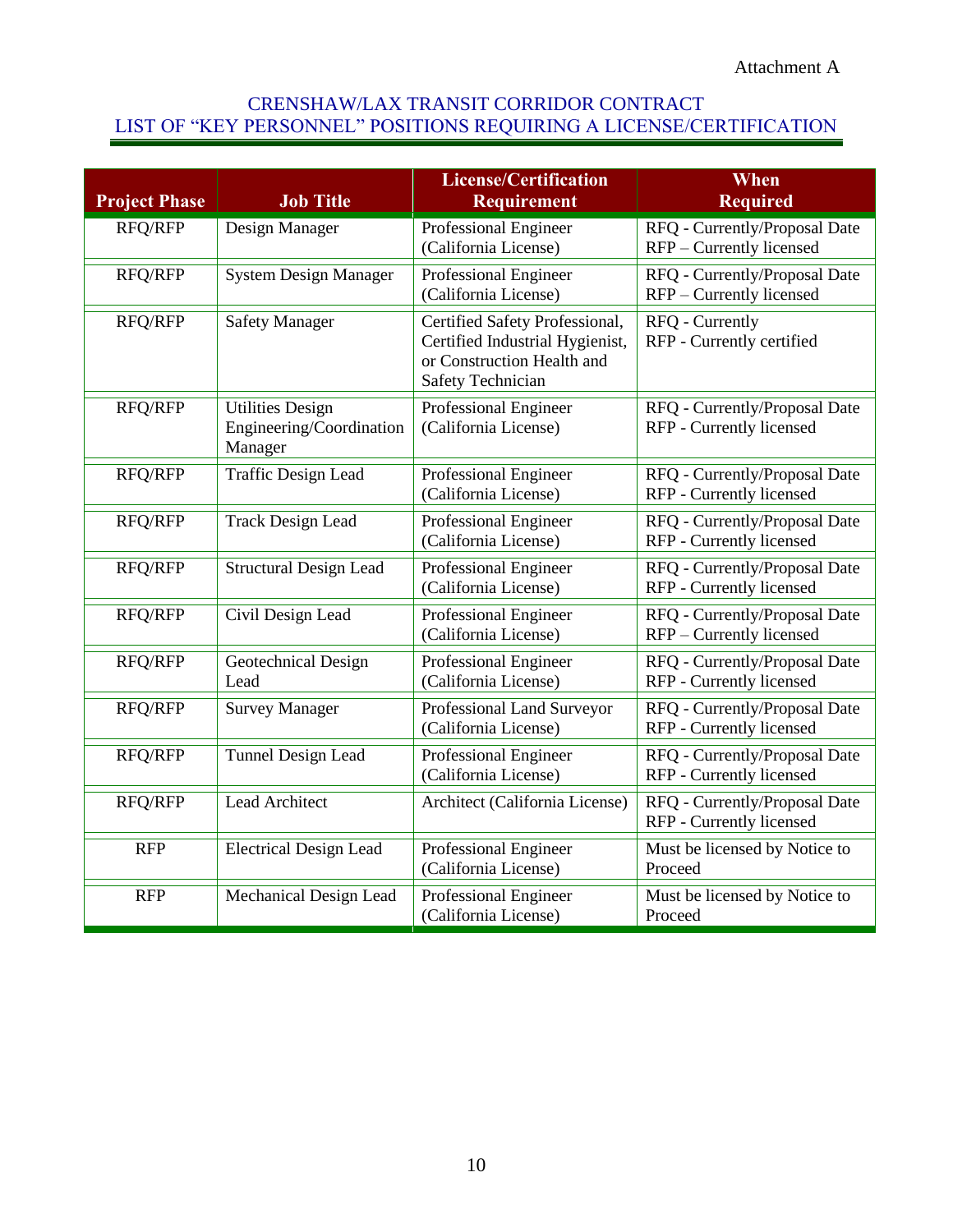|          | <b>Los Angeles County</b><br><b>Metropolitan Transportation Authority</b>                                                                                                                                                                                                                                                                                                                                                                                                                                                                                                                                                                                                                                                                                                                                                                                                                                                                                                                                                                                                                                                                                                                        | One Gateway Plaza<br>Los Angeles, CA 90012-2952 | 213.922.2000 Tel<br>metro.net |
|----------|--------------------------------------------------------------------------------------------------------------------------------------------------------------------------------------------------------------------------------------------------------------------------------------------------------------------------------------------------------------------------------------------------------------------------------------------------------------------------------------------------------------------------------------------------------------------------------------------------------------------------------------------------------------------------------------------------------------------------------------------------------------------------------------------------------------------------------------------------------------------------------------------------------------------------------------------------------------------------------------------------------------------------------------------------------------------------------------------------------------------------------------------------------------------------------------------------|-------------------------------------------------|-------------------------------|
|          | Metro                                                                                                                                                                                                                                                                                                                                                                                                                                                                                                                                                                                                                                                                                                                                                                                                                                                                                                                                                                                                                                                                                                                                                                                            |                                                 |                               |
| DATE:    | February 5, 2016                                                                                                                                                                                                                                                                                                                                                                                                                                                                                                                                                                                                                                                                                                                                                                                                                                                                                                                                                                                                                                                                                                                                                                                 |                                                 |                               |
| TO:      | Yvonne Zheng, Audit Manager                                                                                                                                                                                                                                                                                                                                                                                                                                                                                                                                                                                                                                                                                                                                                                                                                                                                                                                                                                                                                                                                                                                                                                      |                                                 |                               |
| FROM:    | Ivan Page, Interim Executive Director, Vendor/Contract Management                                                                                                                                                                                                                                                                                                                                                                                                                                                                                                                                                                                                                                                                                                                                                                                                                                                                                                                                                                                                                                                                                                                                |                                                 |                               |
| SUBJECT: | Response to Draft Report: Audit of Procurement Process for the Crenshaw/LAX<br>Transit Corridor Contract (No. 0988), Report No. 16-AUD-02                                                                                                                                                                                                                                                                                                                                                                                                                                                                                                                                                                                                                                                                                                                                                                                                                                                                                                                                                                                                                                                        |                                                 |                               |
|          | Thank you for the opportunity to respond to Draft Report: Audit of Procurement Process for the<br>Crenshaw/LAX Transit Corridor Contract (No. 0988), Report No. 16-AUD-02.                                                                                                                                                                                                                                                                                                                                                                                                                                                                                                                                                                                                                                                                                                                                                                                                                                                                                                                                                                                                                       |                                                 |                               |
|          | The Office of the Inspector General completed an audit of the procurement process for the<br>Crenshaw/LAX Transit Corridor contract. The auditors found that the process was conducted in<br>accordance with Metro's policies and procedures, contract requirements, and government<br>regulations. However, the auditor recommends the following areas where enhancements could<br>be made to help ensure Metro's procurement process functions in a more efficient manner.                                                                                                                                                                                                                                                                                                                                                                                                                                                                                                                                                                                                                                                                                                                     |                                                 |                               |
| ٠        | Verification of key personnel licenses and certification;                                                                                                                                                                                                                                                                                                                                                                                                                                                                                                                                                                                                                                                                                                                                                                                                                                                                                                                                                                                                                                                                                                                                        |                                                 |                               |
|          | · Update certain procurement forms;<br>• Verification of proposers' past experience/performance; and                                                                                                                                                                                                                                                                                                                                                                                                                                                                                                                                                                                                                                                                                                                                                                                                                                                                                                                                                                                                                                                                                             |                                                 |                               |
| ٠        | Review Metro's standard contract language to ensure that the roles and responsibilities<br>of the contractor's project manager are already defined.                                                                                                                                                                                                                                                                                                                                                                                                                                                                                                                                                                                                                                                                                                                                                                                                                                                                                                                                                                                                                                              |                                                 |                               |
|          | Verification of "Key Personnel" Licenses and Certification                                                                                                                                                                                                                                                                                                                                                                                                                                                                                                                                                                                                                                                                                                                                                                                                                                                                                                                                                                                                                                                                                                                                       |                                                 |                               |
|          | As part of the procurement process, at each phase of the procurement the proposer was<br>required to provide Metro with the names and resumes of the individuals who would be filling<br>the positions classified under the "Key Personnel" designation. It is recommended that Metro<br>verify the licenses and certification of proposed key personnel during procurement of a firm.                                                                                                                                                                                                                                                                                                                                                                                                                                                                                                                                                                                                                                                                                                                                                                                                           |                                                 |                               |
|          | It should be noted that all the Key Personnel positions, except for the Safety Manager, listed in<br>Attachment A of the Audit Report were deleted as key personnel positions in Amendment No. 8<br>to the RFP, when requesting Best and Final Offers.                                                                                                                                                                                                                                                                                                                                                                                                                                                                                                                                                                                                                                                                                                                                                                                                                                                                                                                                           |                                                 |                               |
|          | Verification of key personnel professional licenses and certifications prior to contract award<br>would require Proposers to have those key personnel licensed and certified in the state of<br>California by the proposal or bid submittal due date. This discourages their proposed use of<br>talented professionals from around the world or even other parts of the United States not<br>already licensed or certified in the State of California. California professional licenses and<br>certifications can take months to obtain and creates an undue hurdle that otherwise responsible<br>Proposers would need to overcome, as well as result in those additional costs necessary to<br>respond to the solicitation. If Metro implemented such a requirement, it could easily be<br>interpreted to be a geographical preference, which is prohibited by FTA guidelines. It is far more<br>relevant and important to verify the Proposer's key personnel past experience and education,<br>which is a necessary element for making a determination of the responsibility of a Proposer.<br>The professional licenses and certifications necessary of key personnel for the performance of |                                                 |                               |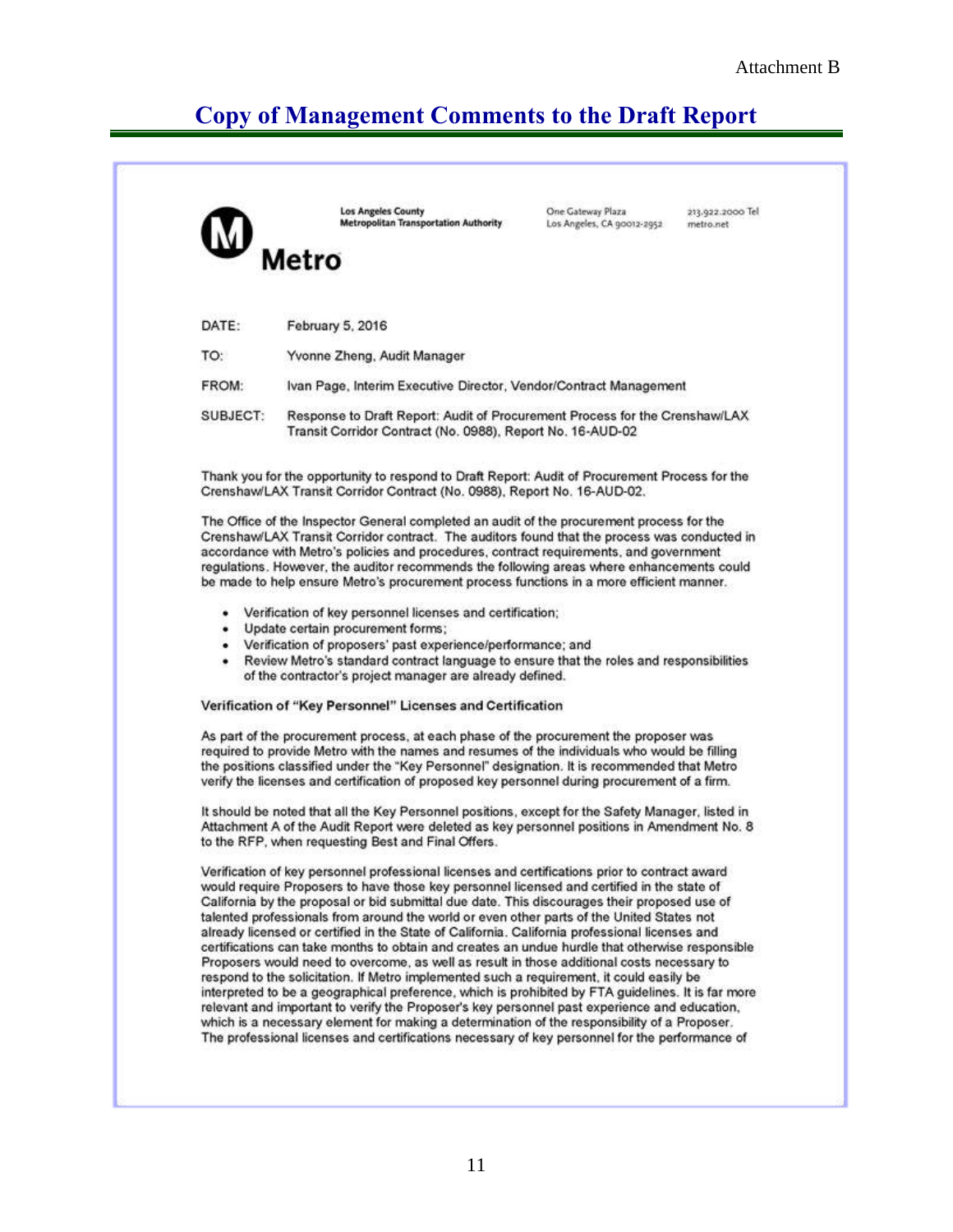the contract is determined and established by Metro Program Management for each procurement. In the future key personnel positions that require a license/certification by the proposal due date will be verified and documented as part of the proposal evaluation and validation of the required professional licenses and certifications that are required by Notice to Proceed (after contract award) for key personnel should be performed by Metro Program Management after contract award and such compliance documented in the project files like any other technical requirement. Since the Crenshaw/LAX design build contract is awarded the recommended action cannot be accommodated as part of that evaluation; however the action described by V/CM can be implemented for the Purple Line Extension, Section 2 design build contract.

#### Some Procurement Forms Need to be Updated

Update of certain procurement forms was identified as another area where enhancements could help ensure for efficient and effective processes. Upon review of Metro Pro Forms 061, 062, 063, procurement staff agrees that these forms have not been revised for some time. Since the forms are not exclusively a procurement obligation, V/CM is working with Metro's Safety department and County Counsel to review and, if necessary, revise the forms.

#### Verify Proposers' Experience/Performance

On the Crenshaw/LAX project each proposer and its key participants were required to have an Experience/Performance Questionnaire completed by at least three current or past clients to demonstrate a satisfactory or above rating. This requirement has also been a part of the procurements for all other mega projects at Metro. Metro staff validated the completed Experience/Performance questionnaires and even obtained additional questionaires, as deemed necessary by the Contracting Officer, in collabortion with the evaluation team, during the evaluaiton process. While the auditors may not have found separate documented evidence of such validation in the Crenshaw/LAX procurement file, the Proposers experience was one of the evaluation criteria, which is documented in the evaluation scoring. Also, the Proposers' past experience was described in the Board Report recommending an award.

In future procurements, Metro V/CM will ensure the procurement file documents the reference checks of all Proposers' stated experience and past performance in the form of a template. The Proposal Evaluation Team (PET) will still be required to perform an assessment of of the Proposers' project history for the defined minimum experience and project performance requirements defined in the RFP's Evaluation Criteria.

#### Define Roles and Responsibilities of the Contractor's Project Manager

It is recommended that Metro revise contract standard language to ensure that the role. responsibilities, and dedicated time of the Project Manager are clearly defined. Metro has already modified its Request for Qualifications/Request for Proposal in the Contract language for the Westside Purple Line, Section 2, to reflect the requirement that the Project Manager be fully dedicated to Metro's project and that the Project Manager may not have other duties within their company or its joint venture partnership. This modification to the Project Manager requirements will only apply to Metro's mega projects.

If you have any questions, please contact me at (213) 922-6383.

Attachment: Corrective Action Plan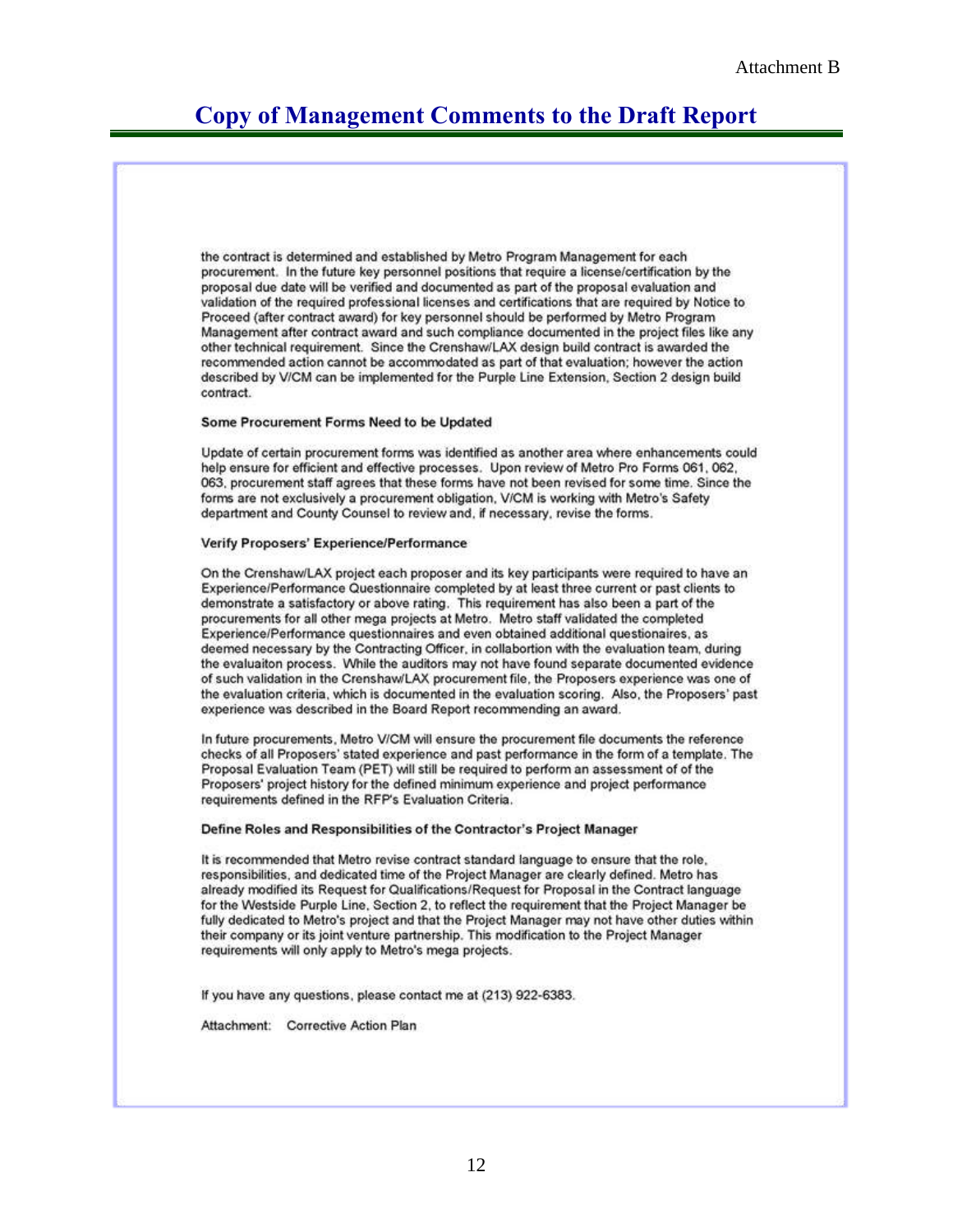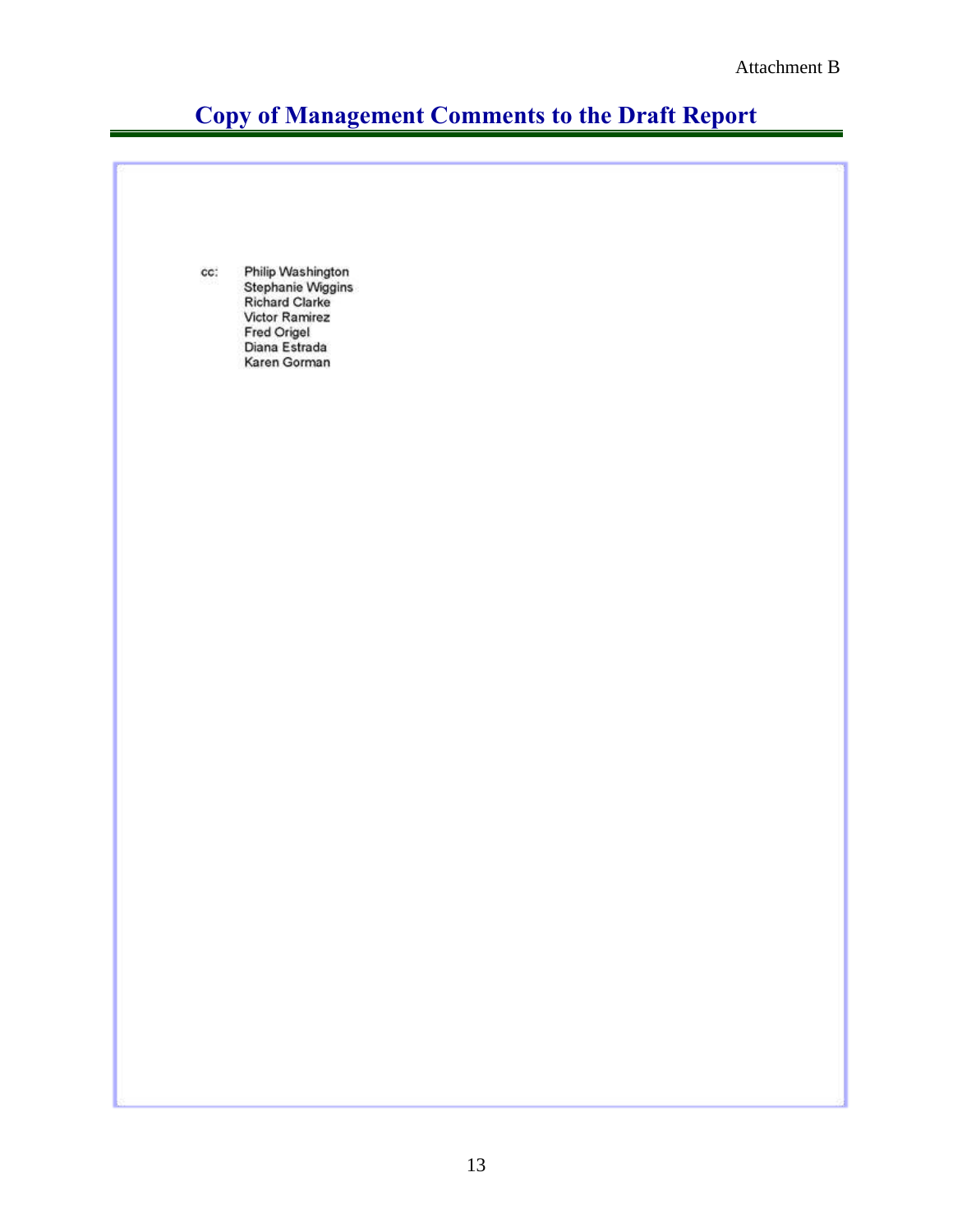| Description                                                                                                                                                                                                                            | Corrective Action                                                                                                                                                                                                                                                                                                                                                                                                                   | Person Responsible                    | Completion<br>Date |
|----------------------------------------------------------------------------------------------------------------------------------------------------------------------------------------------------------------------------------------|-------------------------------------------------------------------------------------------------------------------------------------------------------------------------------------------------------------------------------------------------------------------------------------------------------------------------------------------------------------------------------------------------------------------------------------|---------------------------------------|--------------------|
| Suggested process enhancement:<br>Verify key personnel licenses and certification                                                                                                                                                      | and such compliance documented in the project files<br>by Metro Program Management after contract award<br>certifications for key personnel should be performed<br>Validation of the required professional licenses and<br>like any other technical requirement.                                                                                                                                                                    | Victor Ramirez                        | $\frac{8}{2}$      |
| Suggested process enhancement:                                                                                                                                                                                                         | V/CM is working with Metro's Safety department and<br>Update procurement Pro Forms 061, 062, 063 counsel to ensure that Pro Forms 061, 062, 063 are<br>reviewed and, if necessary, revised                                                                                                                                                                                                                                          | Mayumi Lyon Ales                      | 3/15/2016          |
| Verify proposers' experience/performance<br>Suggested process enhancement:                                                                                                                                                             | VCM will create a reference check form to ensure<br>verification of proposer's stated past experience.                                                                                                                                                                                                                                                                                                                              | Ramirez/Mayumi<br>Lyon Ales<br>Victor | 3/15/2016          |
| Review Metro's standard contract language to  Metro has already modified its Request for<br>the contractor's project manager are already<br>ensure that the roles and responsibilities of<br>Suggested process enhancement:<br>defined | modification to the Project Manager requirements will<br>fully dedicated to Metro's project and that the Project<br>language for the Westside Purple Line, Section 2, to<br>Qualifications/ Request for Proposal in the Contract<br>reflect the requirement that the Project Manager be<br>Manager may not have other duties within their<br>company or its joint venture partnership. This<br>only apply to Metro's mega projects. | Victor Ramirez                        | N/A                |